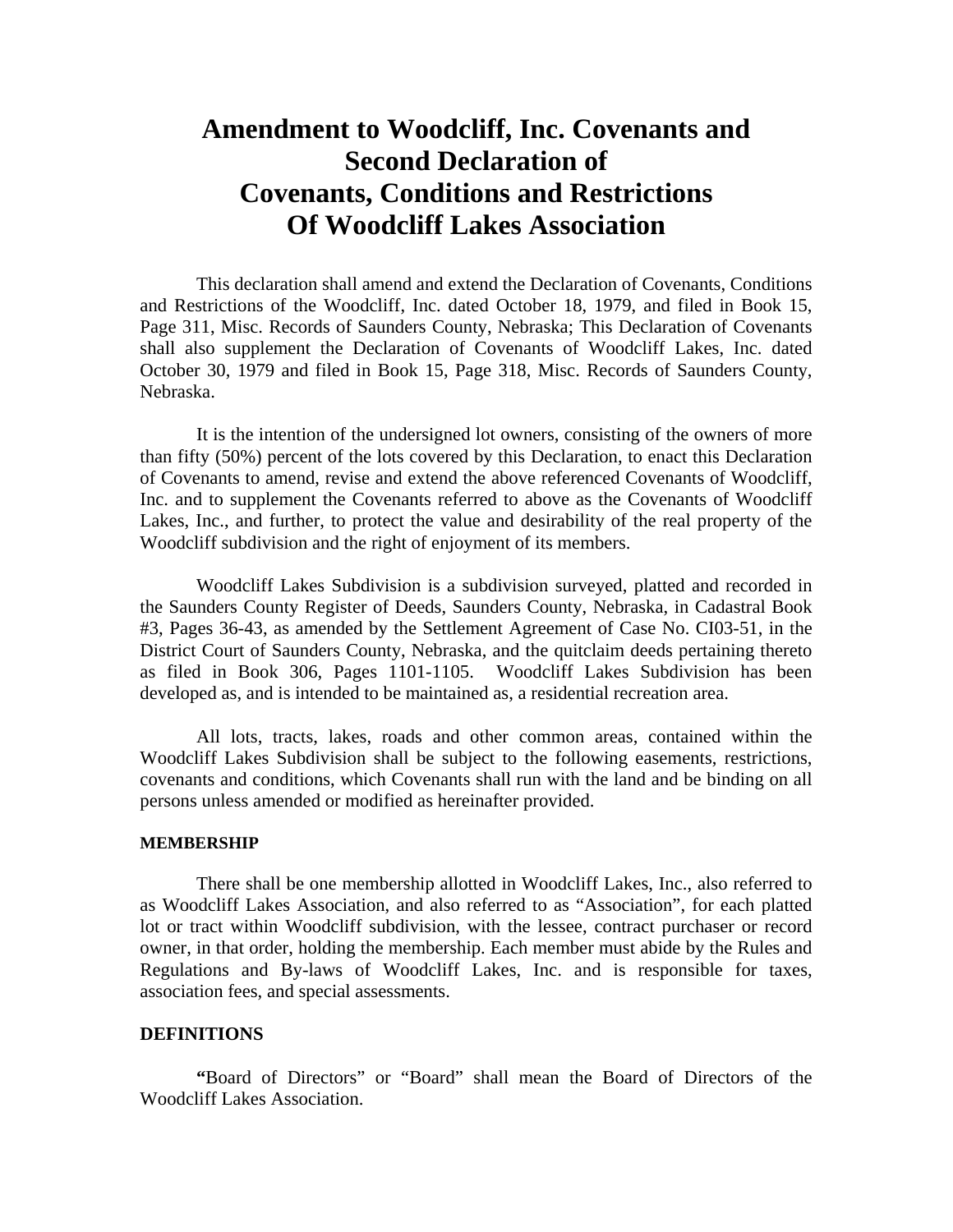## **PROPERTY RIGHTS**

## **Easements of Enjoyment**

Every member shall have a right and easement of use and enjoyment of common areas, subject to the following provisions:

- a) The right of the Board to charge reasonable fees for any reserved use of the common areas. The Board may enact Rules and Regulations to provide for a fee schedule, which fee schedule shall be available at the Woodcliff Lakes Association office.
- b) The right of the Board to adopt and promulgate Rules and Regulations with respect to the use of the lakes, roads, and common areas. Use or maintenance of common ground does not give a member the right to exclusive use of that portion of common ground or claim of ownership by reason of adverse possession.

## **Enforcement**

Any member, upon observing a violation of these Covenants or the By-laws or Rules and Regulations of Woodcliff Lakes, Inc., may register a written complaint with the Woodcliff Lakes Association office. Complaints will be addressed by the Board. The Board may involve Woodcliff Security. If the violation requires immediate attention, Woodcliff Security should be called and the complaint form filed with the office of the Board within one week. In addition, the Board or any member shall have the right to enforce, by a proceeding at law or in equity, all Covenants or Rules and Regulations now or hereinafter imposed pursuant to this Declaration, either to prevent or restrain any such violation, or to recover damages for such violation, including appropriate legal fees.

The Board shall have the right to adopt and assess penalties for violations. The Board has the right to enforce disciplinary action for failure to pay liquidated damages, dues or assessments, for any infraction of adopted Covenants, By-laws, Rules and Regulations, or for any other act or omission detrimental to the affairs of the Association. Disciplinary action can include suspending voting rights, right to access facilities, functions, and services of the Association, and/or the right to use the lakes, roads and common areas, save for ingress and egress from the main gate to the member's lot by use of the roads.

## **Delegation of Use**

Any member may delegate his right of enjoyment to the common areas and facilities to members of his family.

## **Utility Easements**

Perpetual license and easement are reserved for power, telephone, cable and other utility companies to erect, operate, maintain, and repair facilities.

## **Retaining Ownership of Common Ground**

Woodcliff Lakes, Inc. shall not sell, encumber, or assign any of the lakes, roads, or common areas without approval by a majority of the entire membership of the Association. Decisions to vote for the sale, encumbrance, assigning of any such property shall be at the sole discretion of the Board.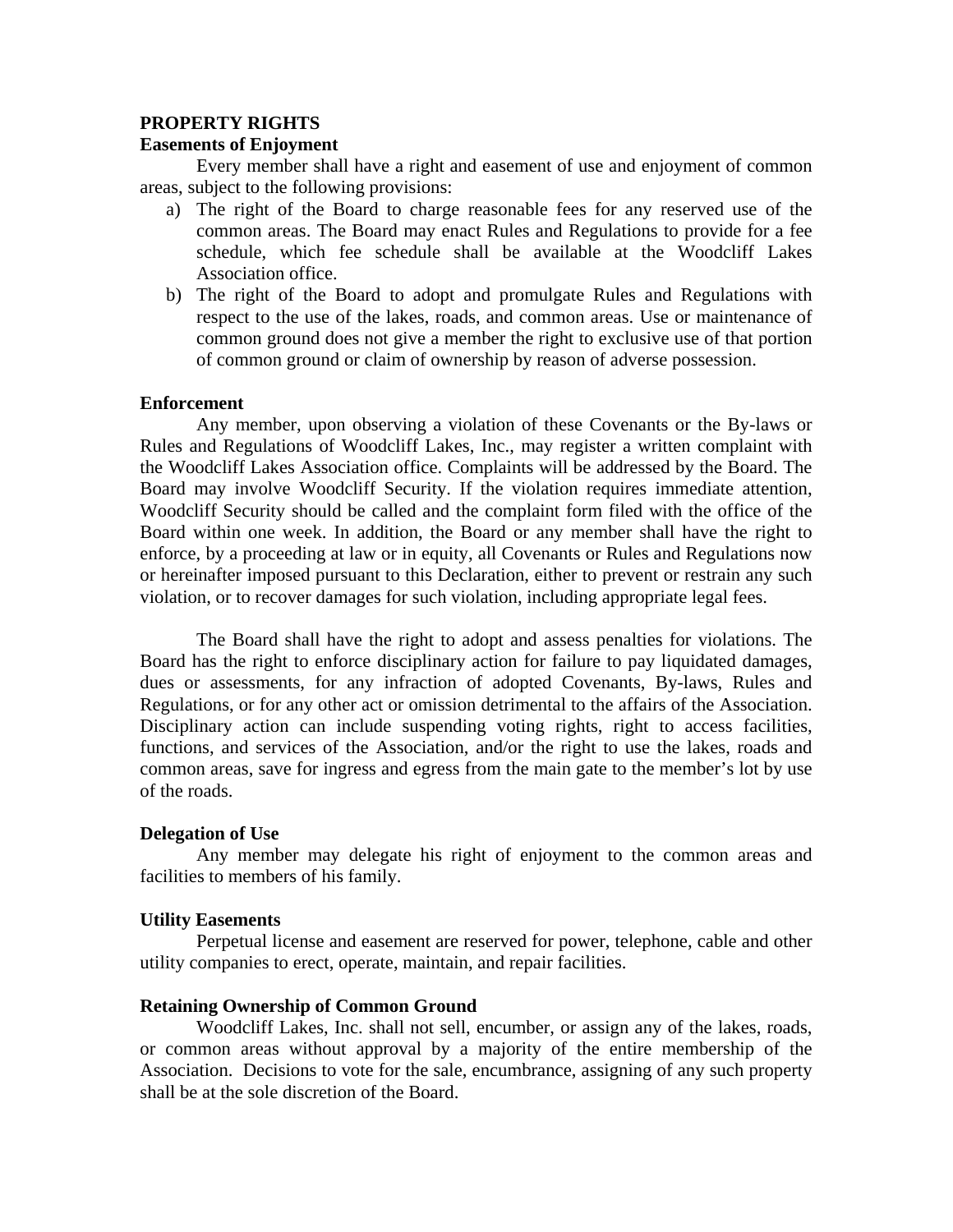## **RESTRICTIONS**

#### **1. Residential Single Family Dwellings**

All lots, except for Tracts 1 through 7, shall be used exclusively for residential purposes and the use thereof shall be limited to single-family dwellings, except the residence of Woodcliff Security personnel shall be allowed, at the discretion of the Board, to maintain a security office at their residence. Single-family dwellings shall mean a detached building designed exclusively for occupancy by one family.

## **2. Leasing**

No residence shall be leased to another person, firm, or corporation.

## **3. Building Size Specifications and Lot Placement**

All new construction of buildings used as a residence that are created and/or altered on any lot must contain at least 1,200 square feet of living area. All newly constructed buildings must comply with all governmental laws, including Saunders County zoning laws, which currently require all portions of the new construction to be at least 20 feet from the road, 10 feet from side lot lines, and 25 feet from Lake Ski-Di, Lake Tirawa, or the Platte River.

## **4. Approval of Construction Plans**

 No building, fence, wall, or other structure shall be commenced, erected, or maintained upon the property, nor shall any exterior additions to or change or alteration therein be made until the plans and specifications showing the nature, kind, shape, height, materials, and location of the same are submitted to and approved in writing as to the harmony of external design and location in relation to the surrounding structures and topography by the Board or its designee. Change or alteration refers to any structural changes; it does not refer to regular maintenance and upkeep. If there is any question as to whether something is a change or alteration in structure, or a regular maintenance or upkeep, the decision of the Board, in its sole discretion, shall control. The Board or its designee will mail notice of approval or disapproval of the application to the last known address of the applicant within 40 days of the date of submission. An expedited approval may be requested and may be granted at the discretion of the Board.

## **5. Construction Sites**

For the period of new construction, it is permissible for the builder to maintain facilities required, convenient, or incidental to the construction including but not limited to a storage area, construction yard, and signs. Builders shall be required to make a deposit to Woodcliff Lakes, Inc. and maintain a clean construction site including port-apotty facilities and the collection of construction debris in adequate dumpsters. The deposit will be returned to the builder on completion of the structure and a satisfactory site inspection by the Board or its designee. The appropriate deposit amount shall be determined by Rules and Regulations promulgated by the Board.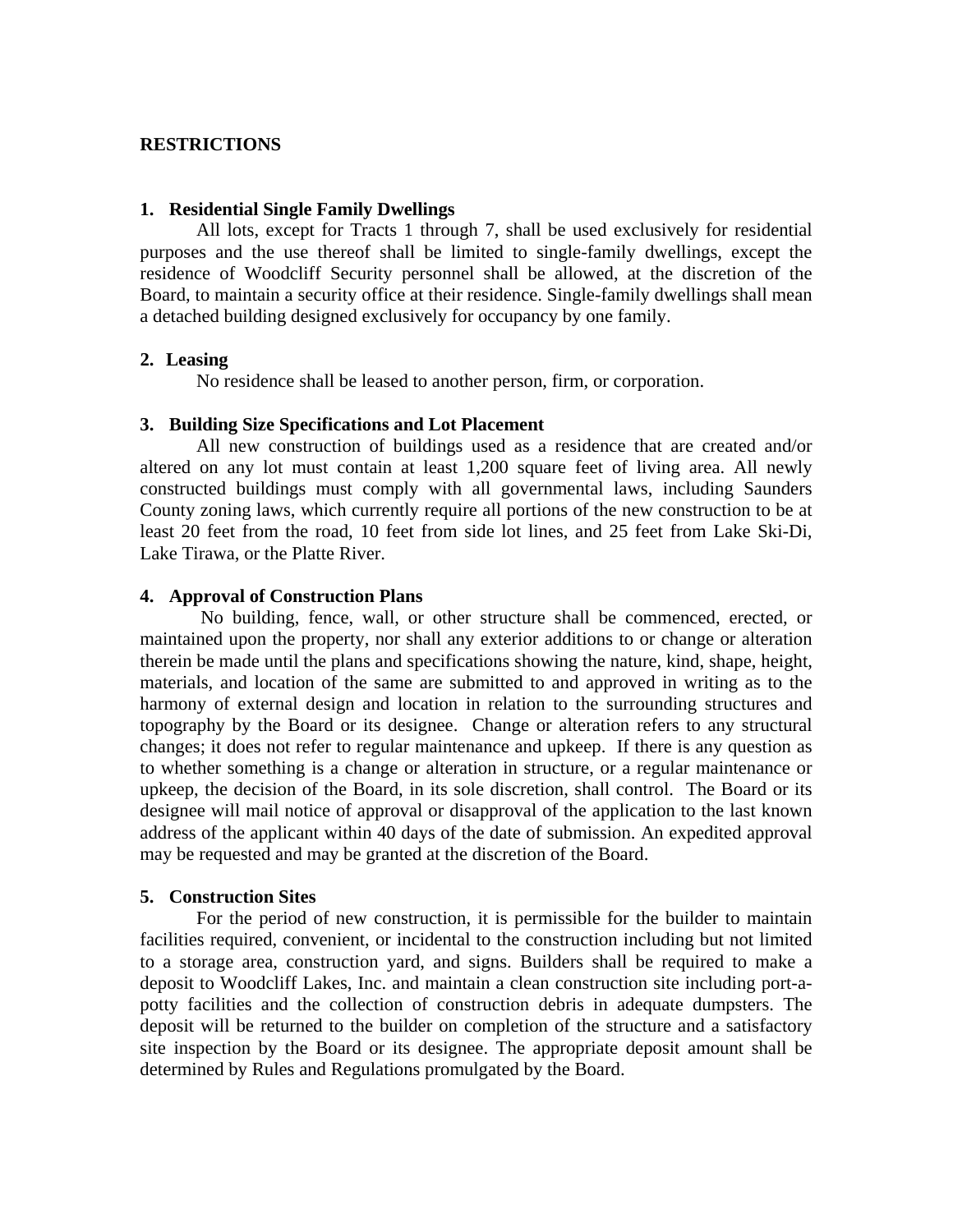## **6. Docks and Boat Lifts**

All docks and boat lifts shall be constructed or installed only after first submitting plans and specifications in writing to the Board and securing its written approval. No permanent structures, such as boathouses or gazebos, will be constructed on Lake Ski-Di, Lake Tirawa, or the Platte River. No dock shall be constructed such that it extends more than 25 feet into the lake. Provided the plans and specifications are in accord with this provision, and are in harmony with the external design and location in relation to the surrounding docks and boat lifts, and topography, the plan shall be approved in writing by the Board within 40 days of submission for the same. An expedited approval may be requested and may be granted at the discretion of the Board.

## **7. Pre-Constructed Buildings**

No building shall be moved from outside of Woodcliff onto any lot.

# **8. Damage to Neighboring Lots**

No grading or installation of improvements shall be done on any lot or common area so as to cause damage to the neighboring building or lots.

# **9. Visibility**

No fence or solid shrubbery or planting shall be placed within twenty-five (25) feet of Lake Ski-Di, Lake Tirawa, or the Platte River so as to interfere with the view of the neighboring lots.

## **10. Offensive Activity**

No noxious or offensive activity of any kind, unwholesome and offensive to the neighborhood and/or neighbors, as determined by the Board, in its sole discretion, upon complaint or its own accord, shall be permitted to exist including, but not limited to, odors, dust, glare, sound, lighting, smoke, vibration, and radiation. Any exterior lighting installed on any lot shall either be indirect or have controlled focus and intensity so as not to disturb other residents. Nor shall any accumulation of rubbish, garbage, junk, burn barrels, or materials of such kind be permitted to remain on any lot, unless otherwise provided for by Rules and Regulations promulgated by the Board.

# **11. Property Maintenance**

Proper maintenance of each lot and tract is the responsibility of the member. Lot maintenance includes, but is not limited to, regular mowing of lawn/weed areas, maintenance of seawalls, docks, shore stations, and propane tanks, repair of washout areas, trimming of trees and shrubs, and removal of debris and trash. Maintenance of structures and propane tanks includes, but is not limited to, periodic painting of the exterior, maintaining an intact roof, and ensuring a working water and sewer system. Members in violation of this covenant will be notified by the Board of the needed action. If the owner does not implement the needed action within fourteen (14) days after receiving the notice, the Board may implement the needed action and bill the owner for the work. If such charges remain unpaid for thirty (30) days following billing, the Board may cause a lien to be placed against the lot involved, and foreclose on the same in the manner provided by the laws of Nebraska, or file a collection action against such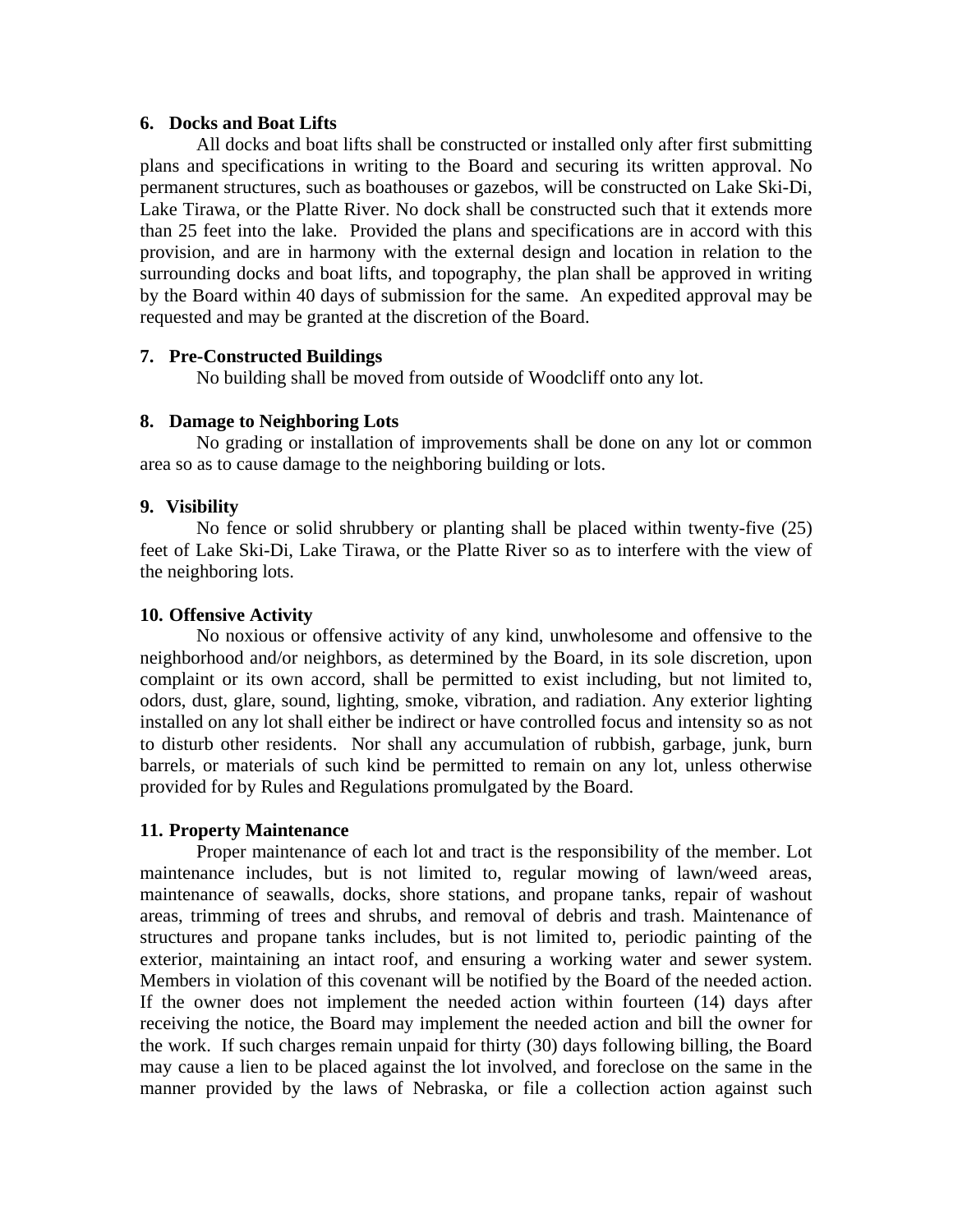member, as provided by the laws of Nebraska.

## **12. Storage**

No unlicensed vehicles (automobiles, motor homes, trailers, tractors, etc) or material stockpiles (construction equipment, debris, etc) are allowed to be stored or regularly located on any of Woodcliff's residential lots, roads, lakes or common areas unless contained within an approved garage structure. Further, no hazardous or dangerous materials are allowed to be stored on any Woodcliff lots. Approved garage structure shall mean any garage structure approved under paragraph 4 above.

## **13. Erosion Control**

Lot owners are responsible for maintaining their respective shorelines along both Lake Ski-Di and Lake Tirawa so as to prevent erosion. This includes, but is not limited to, the use of underground gutters and approved seawalls. Failure to do so will result in the Board exercising the same remedies set forth in Paragraph 11.

## **14. Signs**

No sign, billboard, or other advertising structure shall be placed on any lot or common ground except for a) temporary real estate "For Sale" signs; b) personal signs for events such as garage sales, parties, etc., which are required to be removed within 24 hours of the event. The Board, or its agent, may remove any sign that does not comply with the limitations set forth in this paragraph.

## **15. Animals**

No stable or other shelter for animals, livestock, fowl, or poultry shall be erected, altered, placed, or permitted to remain on any lot except for a doghouse. No animals, livestock, fowl, or poultry of any kind shall be raised, bred, or kept on any lot, except for dogs, cats, or other household pets. These household pets shall not be kept, bred, or maintained for any commercial purpose. All household pets shall be properly confined to the member's lot or leashed when off-premise.

## **16. Recreational Vehicles and Campers**

Licensed recreational vehicles and campers shall be allowed to be used as supplemental lodging on a lot with permanent housing for a limited number of days, not to exceed fourteen (14) consecutive days, nor more than thirty (30) days per year. The Board of Directors may establish rules and regulations to govern the same.

## **17. Parking**

Members shall provide adequate parking facilities within the boundaries of their lot and shall not use, or permit use by their guests, of the roads for parking of cars. Exceptions will be made for special events, but in no way shall parked cars impede traffic flow.

## **18. Water-powered Heat Pumps**

 Due to excessive water use, no water-powered heat pumps shall be allowed to be connected or continue to be connected, to the Woodcliff Lakes water system. Any water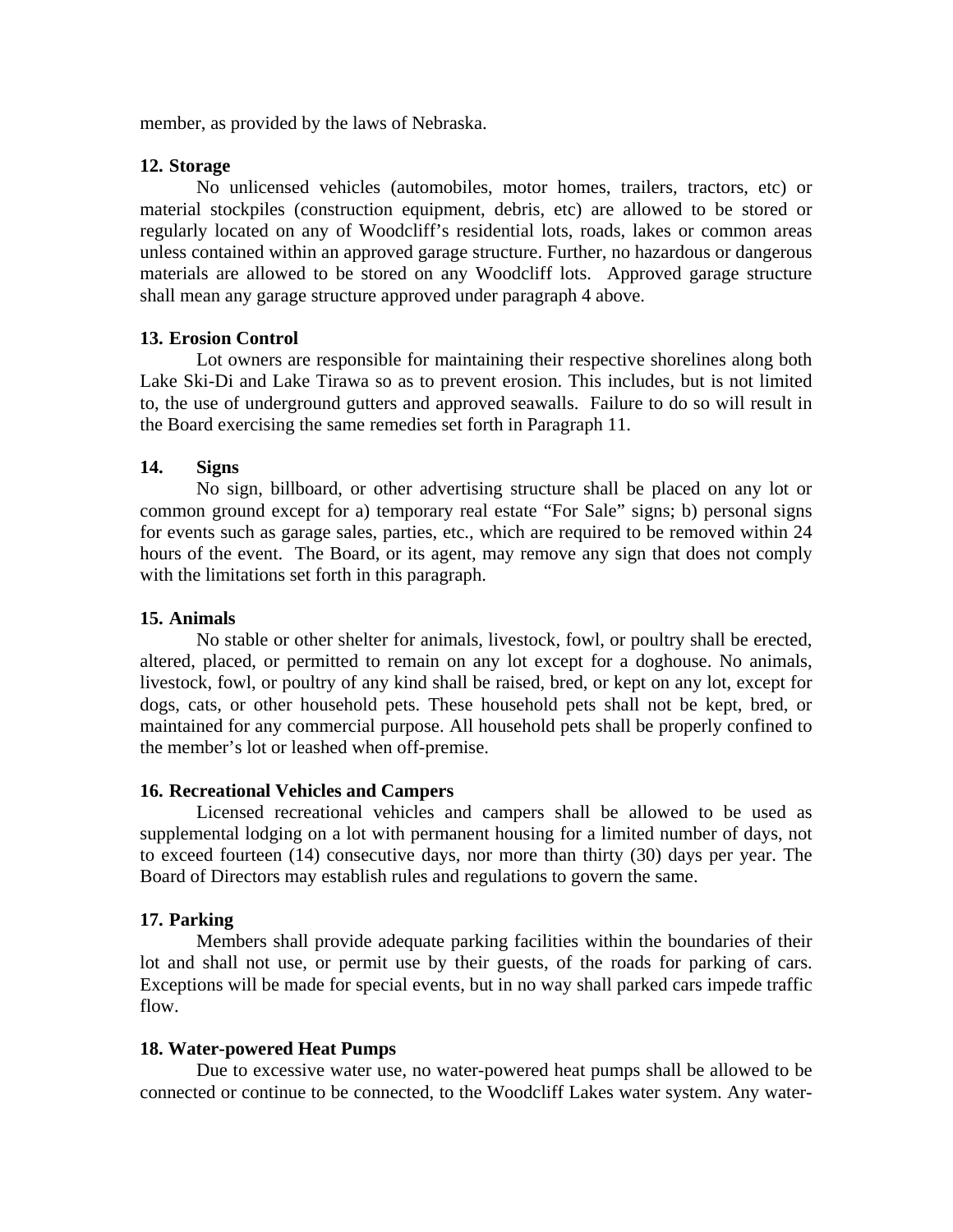powered heat pumps currently connected to the Woodcliff Lakes water system shall be disconnected within 60 days after the adoption of these Covenants. Additional time may be requested in writing to the Board, provided such request is received at the Board's address before the expiration of the 60 days, and such additional time may be granted at the sole discretion of the Board.

#### **19. Severability.**

The invalidity or unenforceability of any provision of this Declaration in whole or in part shall not affect the validity or enforceability of any other provision or any valid and enforceable part of a provision of this Declaration.

## **20. Captions.**

 The captions and heading in this Declaration are for convenience only and shall not be considered in construing any provision of this Declaration.

#### **21. No Waiver.**

 Failure to enforce any provision of this Declaration shall not operate as a waiver of any such provision or of any other provision of this Declaration.

#### **AMENDMENT OF COVENANTS**

These Covenants will remain in effect unless amended, modified, added to or deleted from, in whole or in part, upon the vote, in writing, by a majority of the Woodcliff lot owners. Any future amendment, in order to be recorded and effective, must contain a certificate, duly signed and notarized, by the President and Secretary of the Board, certifying the number, names, and lot owners approving to such amendment.

Amendments to these Covenants should be submitted at or before the Association's spring quarterly meeting. The Board will distribute all proposed amendments to the membership in advance of the summer quarterly meeting where discussion on amendments will take place. The Board will then mail a ballot to each member listing each proposed amendment and a deadline to have ballots returned. Related or conflicting amendments will be voted on jointly. Unrelated amendments will be voted on separately.

Based on a majority approval vote of the lot owners of any amendment, changes to Covenants will be announced at the fall quarterly meeting followed by the mailing of a new Covenants document to all members.